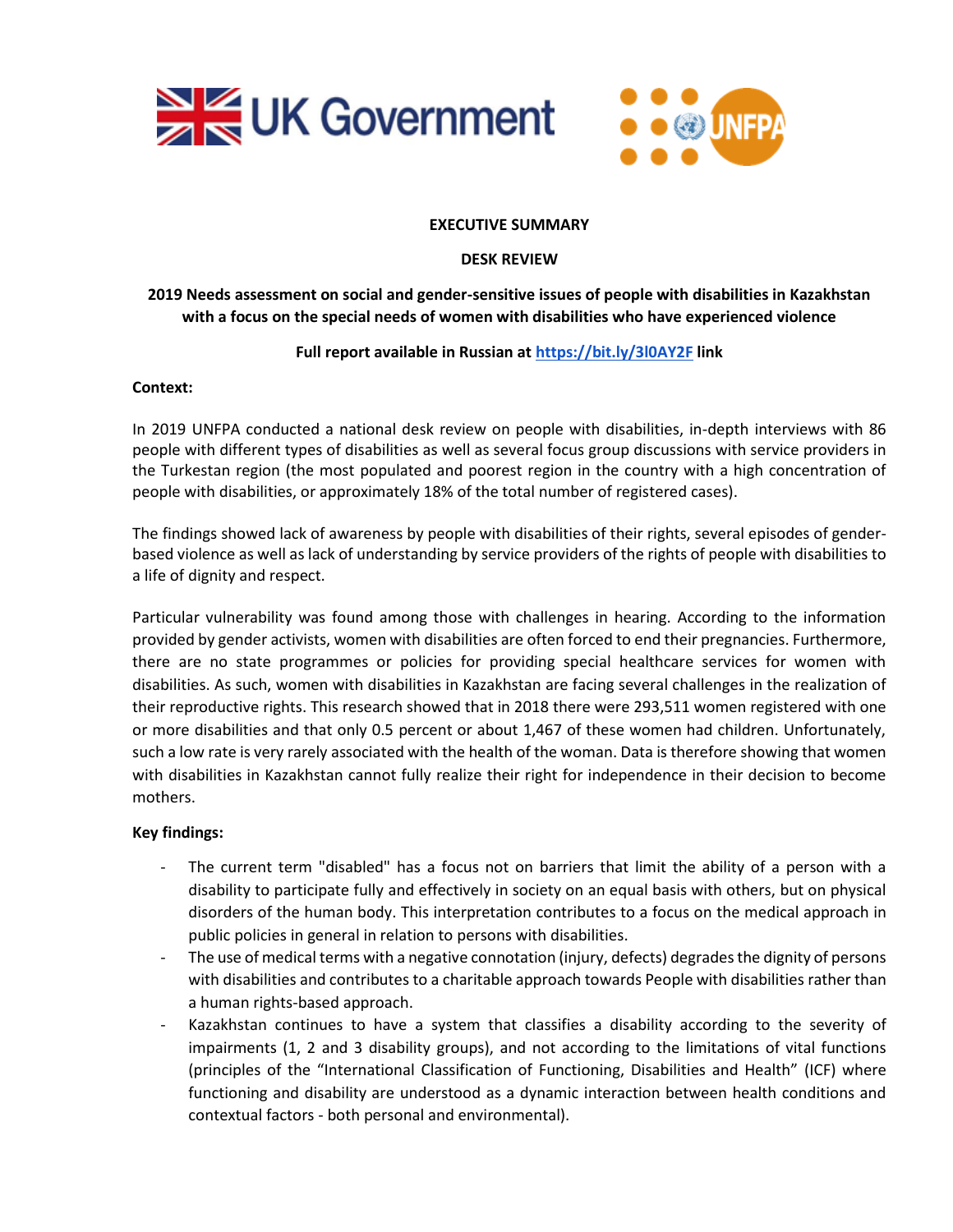- Disability statistics in Kazakhstan are carried out in the context of the above groups, categories of disability, age (e.g. disabled children under 16 years old, disabled since childhood, disabled children from 16 to 18 years old and disabled adults from 18 years old), sex (men and women) and residence (urban and rural). The Central Database of Persons with Disabilities does not contain data in the context of nosologies, causes of disability, social status, social environment and individual needs, for example, in terms of reproductive health, prevention of domestic violence, etc.
- Despite the guarantee of equality between men and women, enshrined in the Constitution of the Republic of Kazakhstan, as well as the policy of gender equality pursued by the state, the system of legislation relating to the social protection of persons with disabilities, gender equality and the prevention of domestic violence do not include a gender-sensitive approach to disability issues and such concepts as a woman and a girl with disabilities.
- The 2030 Concept of Family and Gender Policy in the Republic of Kazakhstan and the Action Plan for its implementation do not indicate that women with disabilities and girls with disabilities are subjected to multiple discrimination, and both at home and outside are often at greater risk of violence, injury, abuse, or exploitation. Without this specific indication, measures to prevent discrimination and violence against women may not take into account the special needs of women and girls with disabilities.
- The Convention defines persons with disabilities as "persons with persistent physical, mental, intellectual or sensory impairments that, when interacting with various barriers, may interfere with their full and effective participation in society on an equal basis with others". The difference between the definitions of "disabled" and "disability" in the Convention and the fundamental law of the Republic of Kazakhstan on the protection of the rights of persons with disabilities demonstrates the conceptual difference in approaches to the perception of persons with disabilities and attitudes towards disability.
- The system of social protection of people with disabilities in Kazakhstan is systemic in nature and differs in a variety of approaches and methods. At the same time, it is obvious that family resources, both financial and physical, go to a large extent to help their disabled family members. Thus, families with disabilities, families in which people with disabilities live, are in a more socially and economically vulnerable position than families without disabilities.
- The results of a sample study show that women are in greater need of social support, including help with taking care of themselves, the home and their children. Unfortunately, the system of social protection of persons with disabilities lacks separate measures to support women with disabilities, including social assistance and support for women with disabilities with dependent children.
- There is a lack of data and information on support for women with disabilities who are survivors of gender-based violence, as well as on measures to protect them and prevent such violence.
- It is necessary to note the low legal literacy and awareness of their rights and existing types of state social assistance and support, especially among women with disabilities.
- Despite measures to provide safe, effective and high-quality medical care, people with disabilities face problems in obtaining this care due to physical barriers, differences in access for urban and rural residents.
- Some types of diagnostic services and equipment (fluorography, mammography, gynecological chairs, etc.) are not available for people with musculoskeletal disorders.
- Getting medical services for people with visual, hearing and speech impairments is challenging due to the lack of a sufficiently developed sign language translation system and information in accessible formats.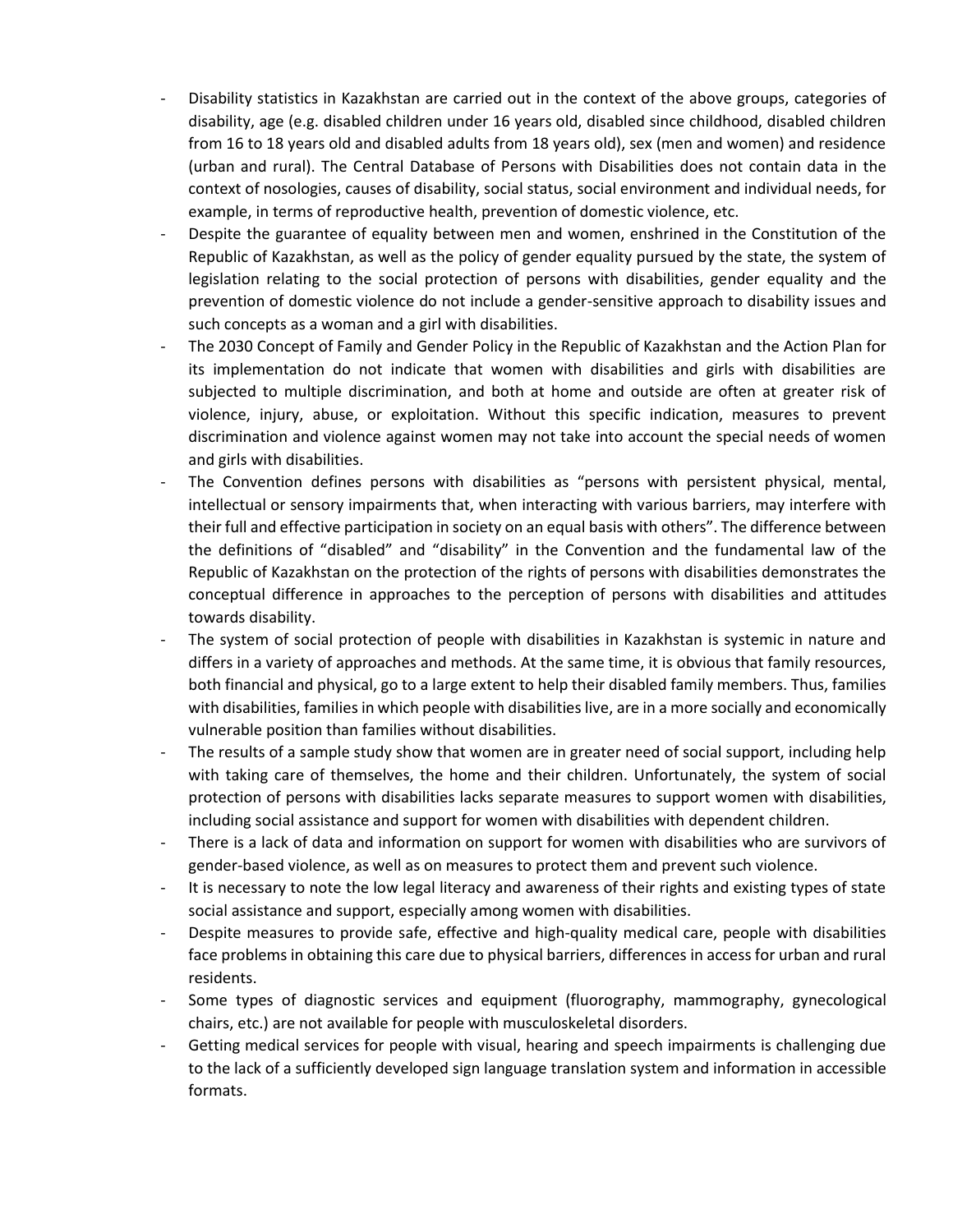- Measures to support sexual and reproductive health in Kazakhstan do not sufficiently address the special needs of persons with disabilities. Information in the area of sexual and reproductive health poorly covers people with hearing, vision and speech impairments, and is also not adapted for people with intellectual disabilities.
- State programs for the development of healthcare do not take into account the interests and special needs of women with disabilities related to reproductive rights and health. The regulatory legal acts contain discriminatory norms that restrict the rights and opportunities of women with disabilities to make their own decisions regarding their reproductive rights.
- The rights of persons with mental and intellectual disabilities who have been declared incapacitated are vulnerable to direct discrimination and human rights violations due to the full transfer of decisionmaking to their legal representatives.
- Despite the protection of a person from violence that degrades their dignity guaranteed by the Constitution of the Republic of Kazakhstan, people with disabilities, including women, are subjected to various types of violence, including both from society and at home, from relatives. Like any domestic violence, violence against people with disabilities is the same, and maybe even more latent, due to the existing negative social attitudes towards the opportunities of persons with disabilities, their isolation, lack of physical access to infrastructure, low legal literacy and low activity
- Violence prevention measures in Kazakhstan focus more on physical and sexual violence than on the verbal and psychological violence that people with disabilities face regularly due to low public awareness of their rights. The issues of sexual violence against persons with disabilities are either practically not considered, or are considered as not relevant and not inherent in persons with disabilities due to the widespread asexual approach to disability in principle.
- Existing violence prevention and support measures for victims of violence, such as the 150 hotline, are often inaccessible to such categories of persons with disabilities as the ones having hearing and speech impairments.

## **Recommendations:**

Approaches and principles in the legislation of the Republic of Kazakhstan regarding the rights of women and men with disabilities

- Bring the concept of "disabled" in the legislation of the Republic of Kazakhstan in line with the UN Convention on the Rights of Persons with Disabilities, based on a social approach, and not solely on a medical one.
- Introduce the concepts of "women and men with disabilities", "girls and boys with disabilities" into legislative acts.
- Collect disaggregated data, including by gender, marital status, special needs of persons with disabilities in the provision of sexual and reproductive health services and in the prevention and response to gender-based violence.
- Introduce amendments to regulations restricting the rights of women with disabilities to maternity.
- In the Law "On Social Protection of Persons with Disabilities" to define the concept of "discrimination on the basis of disability" with the inclusion of signs of direct and indirect discrimination.

Social support measures for women with disabilities

- Introduce into measures governing social protection of persons with disabilities measures of support to a family where there are people with disabilities.
- Introduce into measures governing social support for persons with disabilities measures of social support / special social services for women with disabilities with dependent children.